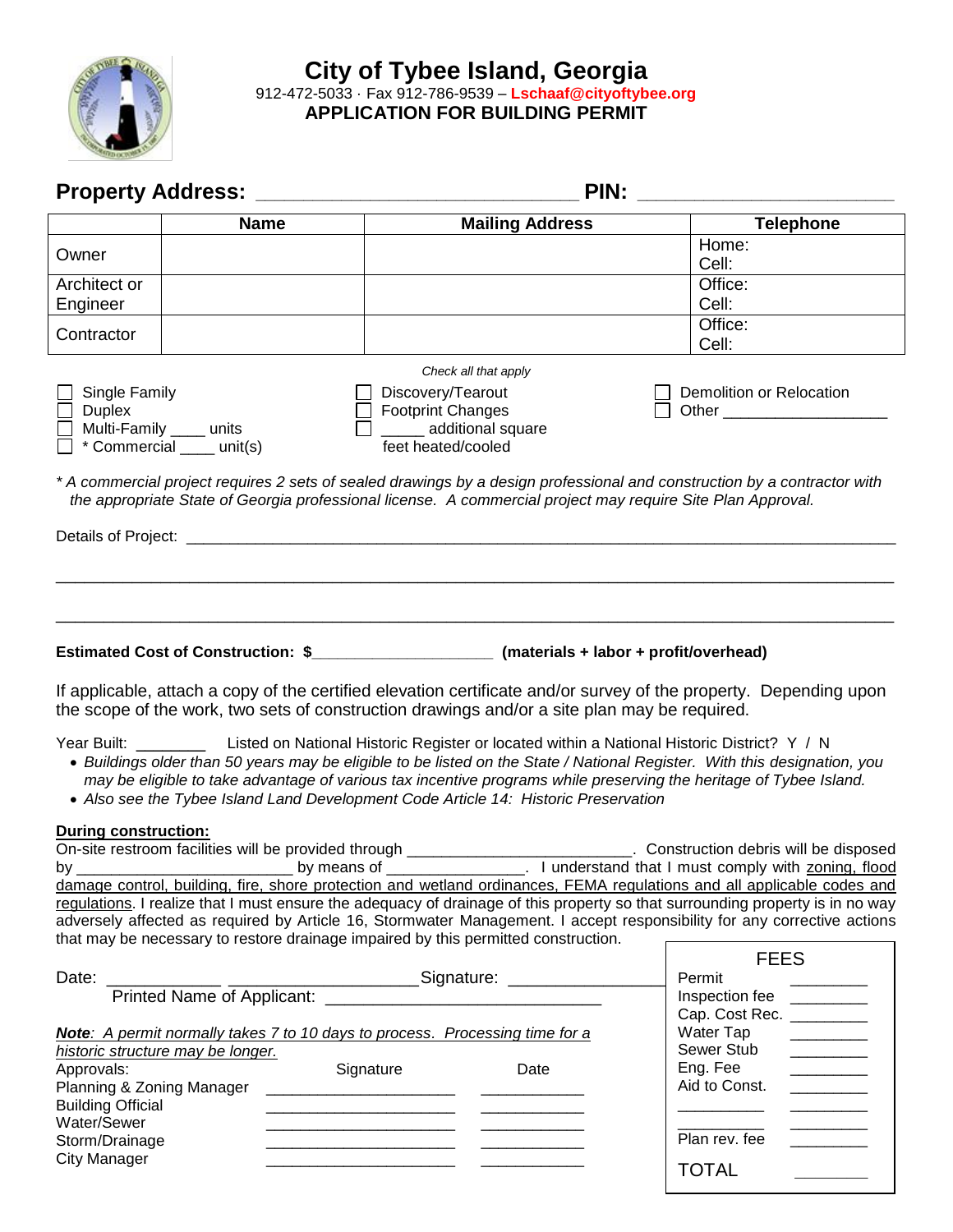# **LEAD-BASED PAINT RRP RULES**

Ordinary renovation and maintenance activities can create dust that contains lead. Contractors who perform renovation, repairs, and painting jobs in pre-1978 housing and child-occupied facilities must, before beginning work, provide owners, tenants, and child-care facilities with a copy of EPA's lead hazard information pamphlet *Renovate Right: Important Lead Hazard information for Families, Child Care Providers, and Schools*. Contractors must document compliance with this requirement. After April 22, 2010, federal law will require you to be certified and to use lead-safe work practices. Georgia Environmental Protection Division Lead-Based

Paint and Asbestos Program (404) 363-7026.

**Projects must be done by a Certified Lead Renovation Firm AND a Certified Renovator**

**When disturbing lead-based painted or coated surfaces or components more than 6 ft<sup>2</sup> per interior room or 20 ft<sup>2</sup> of exterior surfaces AND all window replacements and partial demolitions of any size.**

## **\* \* \* \* \* \* \* \* \* \* \* \* \* \* \* \* \* \* \* \* \***

# **Asbestos/Environmental Notification to Georgia EPD for Projects Involving Demolition, Wrecking, or Renovation**

The undersigned hereby acknowledges that the issuance of this permit does not in any way grant permission to the owner, owner's representative, or permit holder to proceed with demolition, wrecking, or renovation of a structure prior to the filing of any required ten (10) day *"Project Notification for Asbestos Renovation Encapsulation or Demolition"* form in accordance with the Georgia Asbestos Rules. The Georgia Environmental Protection Division administers the rules. In most cases, the rules require both the owner and the involved contractors to assure the portion of the building involved in the project is thoroughly inspected by an Accredited Asbestos Inspector for materials that contain asbestos; and the removal of the asbestos before renovation, wrecking, or demolition begins almost without exemption. Georgia EPD requires a completed demolition notification from be submitted 10 workings days in advance even if no asbestos is present in the building. Further guidance for regulatory compliance and contact telephone numbers are provided by the brochures entitled *Asbestos & Renovation* and *Asbestos and Demolition*. Other environmental issues such as asbestos removal techniques, lead abatement, ground contamination, or unusual site conditions may have EPD regulations that could affect the project.

#### **\* \* \* \* \* \* \* \* \* \* \* \* \* \* \* \* \* \* \* \* \***

# **BMPs**

While BMP deficiencies are not necessarily the fault of the owner or his agent, BMPs are their responsibility. Two areas of deficiencies are in the most basic and common BMPs;  $\tilde{C}$ o – Construction Exit and Sd1 – Sediment Barrier. Correct installation information can be found in the *Field Manual for Erosion and Sediment Control in Georgia, Fourth Edition 2002*, Georgia Soil and Water Conservation Commission; http://www.gaswcc.org/docs/field\_manual\_4ed.pdf.

Problems with the Co is not limited to the installation, but to material. The stone will be a representation of 1.5"-3.5" stone or larger.

Type A sediment barriers have been installed where Type C is required and shown on the permit drawings. Where two rows are called for they will be installed with a separation that allows for the first one to fail (fall over) without impacting the second one. The complete assembly and installation must be compliant; steel or wood posts, post spacing, Type C or A.

\_\_\_\_\_\_\_\_\_\_\_\_\_\_\_\_\_\_\_\_\_\_\_\_\_\_\_\_\_\_\_\_\_\_\_\_\_\_\_\_\_\_\_\_\_\_\_\_\_\_ \_\_\_\_\_\_\_\_\_\_\_\_\_\_\_\_\_\_\_\_\_\_\_\_\_\_\_\_

*Signature for receipt of Lead Paint, Asbestos, and BMP notices Date*

\_\_\_\_\_\_\_\_\_\_\_\_\_\_\_\_\_\_\_\_\_\_\_\_\_\_\_\_\_\_\_\_\_\_\_\_\_\_\_\_\_\_\_\_\_\_\_\_\_\_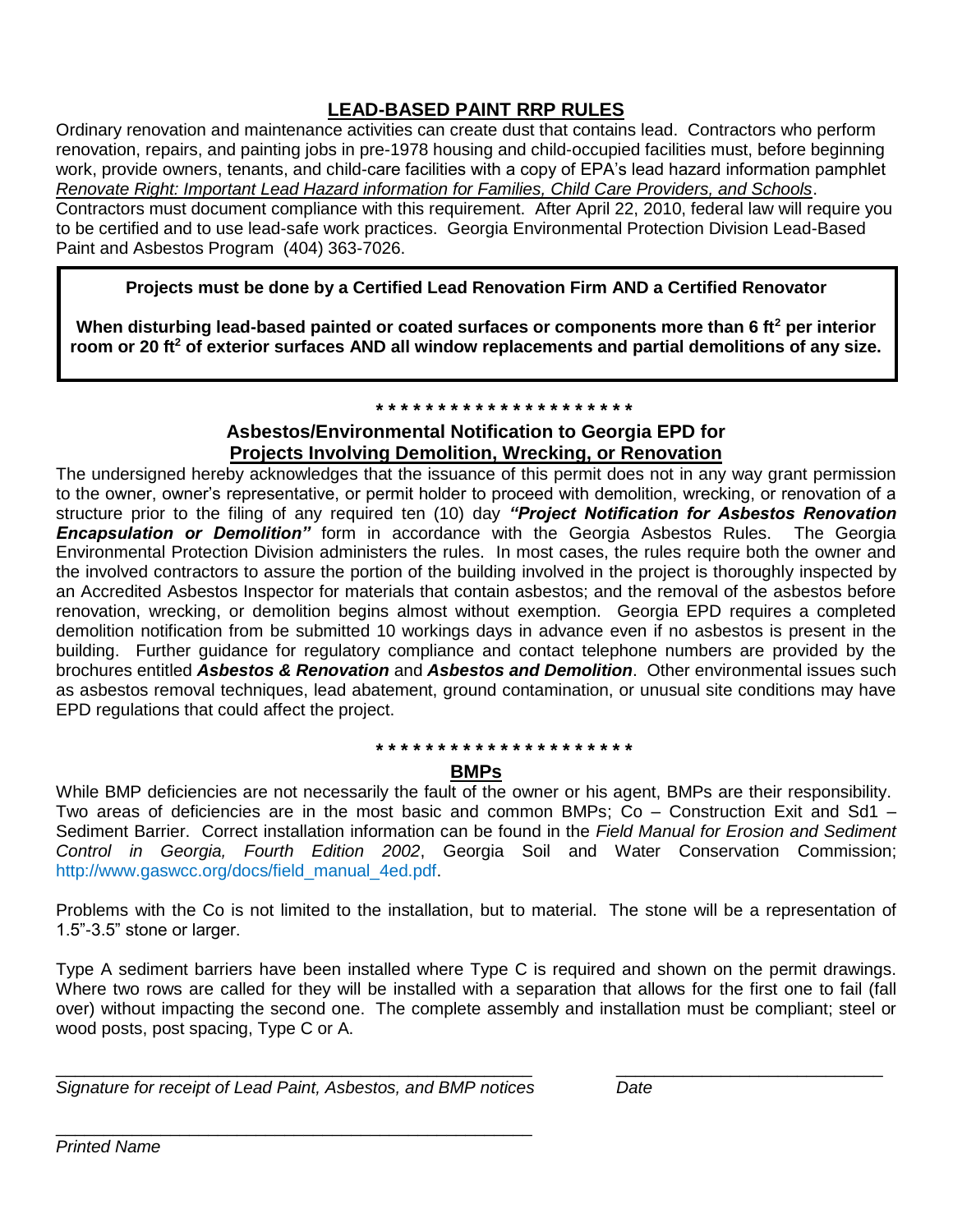# **ALL ROOF OR REROOF INSTALLATIONS**

**Asphalt shingles** shall comply with Section R905 of the IRC and Section 504 of the ICC 600. All shingles must be wind rated and tested in accordance with ASTM D 3161, Class F or ASTM D 7158 Class H. Asphalt shingle wrappers must bear a label indicating compliance. Special fastening is required. A minimum of six fasteners are required unless otherwise directed by the manufacturer. Fasteners must be **non-corrosive**, minimum 12 gauge shank with a minimum 3/8" diameter head, of a length to penetrate through the roofing material and a minimum of  $\frac{3}{4}$ " into, or through, the roof sheathing. Underlayment must be 30# felt or as an alternative adhered underlayment complying with ASTM D 1970 shall be permitted (IRC R905.2.7.2 / IBC 1507.2.8.1). Drip edge must be provided.

**Metal Roofing** – Materials for metal roofing shall be naturally corrosion resistant or provided with corrosion resistance in accordance with this table - IRC Table R905.10.3(2):

| 55% Aluminum-zinc alloy  | <b>ASTM A 792 AZ 50</b>                                        |
|--------------------------|----------------------------------------------------------------|
| coated steel             |                                                                |
| 5% Aluminum Alloy-coated | <b>ASTM A 875 GF60</b>                                         |
| steel                    |                                                                |
| Aluminum-coated steel    | ASTM A 463 T2 65                                               |
| Galvanized steel         | ASTM A 653 G-90                                                |
| Prepainted steel         | ASTM A 755 (Paint systems shall be applied over steel products |
|                          | with corrosion-resistant coatings complying with ASTM A 792,   |
|                          | ASTM A 875, ASTM A 463, or ASTM A 653.                         |

For panel systems, two rows of fasteners shall be used along the eaves, hips, and ridges. The first row should be within two to three inches of the edge and the next row three to four inches from the first. Other fastening to be per the IRC, IBC, ICC 600, or Manufacturer's installation instructions. All screws and other fasteners to be corrosion resistant. Underlayment must be 30# felt or as an alternative adhered underlayment complying with ASTM D 1970 shall be permitted. Drip edge must be provided.

# **TABLE R905.10.3(1) - METAL ROOF COVERING STANDARDS**

| <b>ROOF COVERING TYPE</b> | <b>STANDARD APPLICATION RATE/THICKNESS</b>                                  |  |  |
|---------------------------|-----------------------------------------------------------------------------|--|--|
| Galvanized steel          | ASTM A 653 G90 Zinc coated                                                  |  |  |
| Stainless steel           | ASTM A 240, 300 Series alloys                                               |  |  |
| <b>Steel</b>              | ASTM A 924                                                                  |  |  |
| Lead-coated copper        | ASTM B 101                                                                  |  |  |
| Cold-rolled copper        | ASTM B 370 minimum 16 oz/sq ft and 12 oz/sq ft high-yield                   |  |  |
|                           | copper for metal-sheet roof-covering systems; 12 oz/sq ft for               |  |  |
|                           | preformed metal shingle systems.                                            |  |  |
| Hard lead                 | 2 lb/sq ft                                                                  |  |  |
| Soft lead                 | 3 lb/sq ft                                                                  |  |  |
| Aluminum                  | ASTM B 209, 0.024 minimum thickness for roll-formed panels and              |  |  |
|                           | 0.019-inch minimum thickness for pressformed shingles.                      |  |  |
| Terne (tin) and terne-    | Terne coating of 40 lb per double base box, field painted where             |  |  |
| coasted stainless         | applicable in accordance with manufacturer's installation                   |  |  |
|                           | instructions.                                                               |  |  |
| Zinc                      | 0.027 inch minimum thickness: 99.995% electrolytic high-grade               |  |  |
|                           | zinc with alloy additives of copper $(0.08 - 0.20\%)$ , titanium $(0.07\%)$ |  |  |
|                           | $-0.12\%$ ) and aluminum (0.015%).                                          |  |  |

For SI: 1 ounce per square foot = 0.305 kg/m<sup>2</sup>, 1 pound per square foot = 4.214 kg/m<sup>2</sup>, 1 inch = 25.4 mm, 1 pound  $= 4.454$  kg.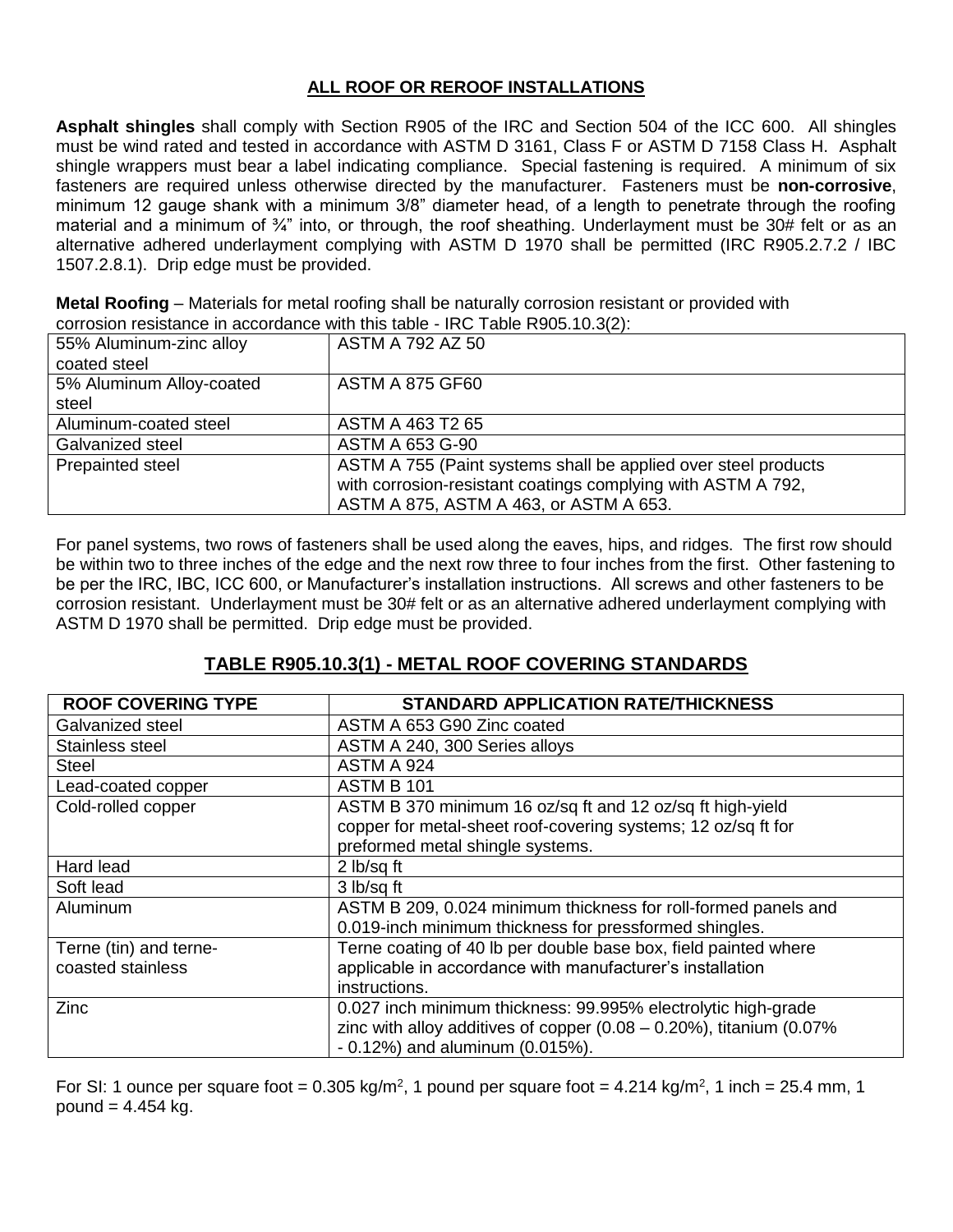# **DAMAGE PREVENTION ORDINANCE**

The Federal Emergency Management Association (FEMA) mandated adoption of new Flood Insurance Rate Maps (FIRMs) and a new Flood Damage Prevention Ordinance (FDPO) by September 26, 2008. It was required that the FDPO that the City of Tybee Island adopted meet or exceed the minimum standards outlined by FEMA. Some of the more significant changes are outlined below, however, be aware that this outline does not address all of the changes.

## **AE ZONES**

- SURVEY REQUIREMENT All new construction/substantial improvement projects are required to submit an as-built certification immediately after the lowest floor or flood-proofing is completed.
- FINISHED FLOOR ELEVATION All new construction/substantial improvement projects are required to be elevated at least **one foot above** the base flood elevation. The following are included in the requirement and must be elevated:
	- o All heating and air conditioning equipment and components, including ductwork;
	- o All electrical;
	- o All plumbing fixtures;
	- o All other service facilities.
- NON-RESIDENTIAL New construction/substantial improvement for non-residential projects may elect to floodproof the project in lieu of elevation.

## **VE ZONES**

- SURVEY REQUIREMENT All new construction/substantial improvement projects are required to submit an as-built certification after placement of the lowest horizontal structural members.
- FINISHED FLOOR ELEVATION All new construction/substantial improvement of existing structures shall be elevated so that the bottom of the lowest supporting horizontal structural member (excluding pilings or columns) is located no lower than **one foot above** the base flood elevation level.

*Substantial Improvement means any combination of repair, reconstruction, alteration, or improvement to a structure taking place during a 5-year period, in which the cumulative cost equals or exceeds 50% of the market value before the start of construction of the improvement.*  $\frac{1}{2}$   $\frac{1}{2}$   $\frac{1}{2}$   $\frac{1}{2}$   $\frac{1}{2}$   $\frac{1}{2}$   $\frac{1}{2}$   $\frac{1}{2}$   $\frac{1}{2}$   $\frac{1}{2}$   $\frac{1}{2}$   $\frac{1}{2}$   $\frac{1}{2}$   $\frac{1}{2}$   $\frac{1}{2}$   $\frac{1}{2}$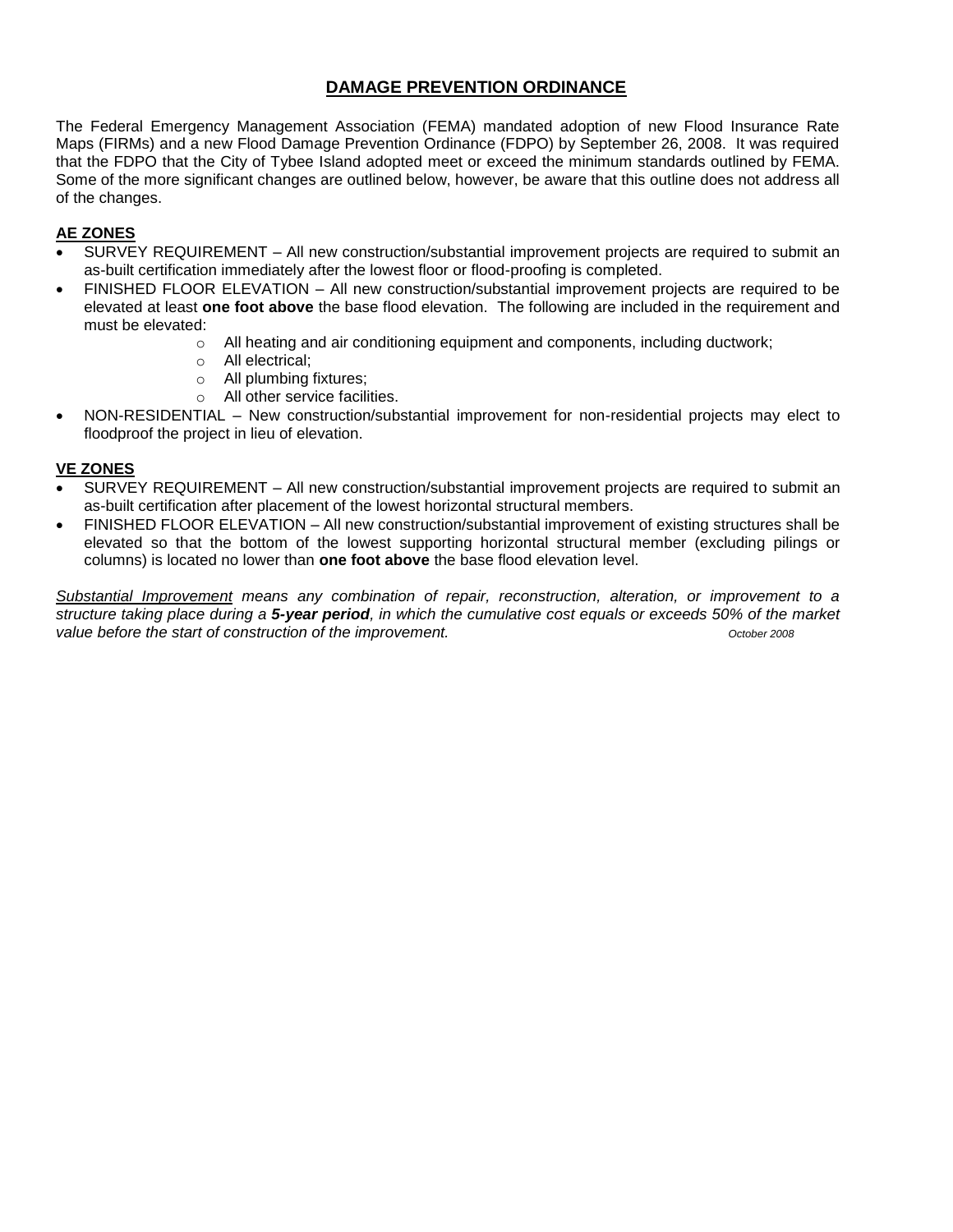# City of Tybee Island *CODES ENFORCEMENT NOTICE*

The State of Georgia and the City of Tybee Island enforce the following Codes for construction:

International Building Code, 2018 Edition and State Amendments International Residential Code, 2018 Edition and State Amendments International Fire Code, 2018 Edition and State Amendments International Plumbing Code, 2018 Edition and State Amendments International Mechanical Code, 2018 Edition and State Amendments International Fuel Gas Code, 2018 Edition and State Amendments International Energy Conservation Code, 2015 Edition and State Amendments International Swimming Pool and Spa Code, 2018 Edition and State Amendments National Electrical Code, 2020 Edition and State Amendments ICC 600 Standard for Residential Construction in High Wind Regions International Existing Building Code, 2018 Edition and State Amendments International Property Maintenance Code, 2018 Edition and State Amendments

These are but a few of the design standards that new construction and additions to structures will need to comply with. They can affect all work.

The following design provisions became effective January 1, 2014 for construction in the City of Tybee Island. These design standards will be enforced on plans submitted for review and inspection.

| 3-SECOND WIND GUST            | 140 MPH |
|-------------------------------|---------|
| FASTEST MILE BASIC WIND SPEED | 104 MPH |
| SEISMIC DESIGN CATEGORY       | "R"     |
| WIND EXPOSURE                 | "C"     |
| CLIMATE ZONE                  | "ን"     |
|                               |         |

The following are the requirements for **new windows, doors/garage doors with glass, and skylights**:

| U Factor                    | .65 maximum / skylights = .75 maximum                  |
|-----------------------------|--------------------------------------------------------|
| <b>DESIGN PRESSURE</b>      | DP 45 or higher                                        |
| SOLAR HEAT GAIN COEFFICIENT | 0.25 or lower                                          |
| <b>WINDOW PROTECTION</b>    | 7/16-inch minimum plywood or approved alternate method |

All work shall conform to the City of Savannah Technical Specifications except as stated in the Special Conditions on the following pages. The City of Savannah Technical Specifications is available online at <http://www.savannahga.gov/index.aspx?NID=914>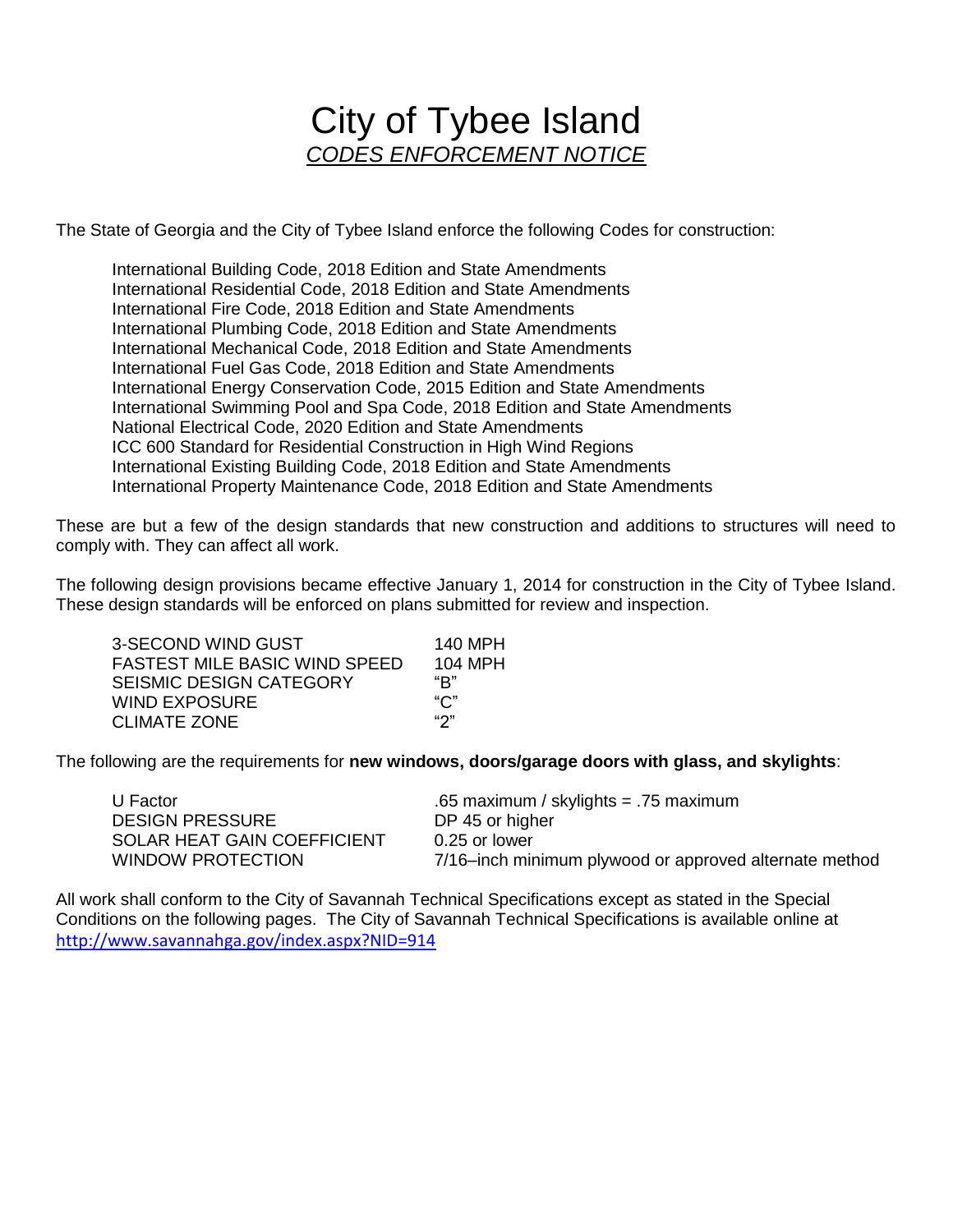# **SPECIAL CONDITIONS**

All work shall conform to the City of Savannah Technical Specifications except as stated in these Special Conditions. The City of Savannah Technical Specifications is available online at the City of Savannah web site. Where in conflict, these Special Conditions shall govern.

#### **GENERAL**

Engineer refers to both the Engineer for the project and the City of Tybee Island's Engineer. Justifications of the Engineer's approval including, but not limited to, required testing shall by submitted to the City of Tybee Island prior to the City of Tybee Island issuing concurrence. Where requirements differ from those stated in the GASWCS "Green Book", the stricter will govern.

All communications required of the departments referenced in the City of Savannah ordinances will be submitted to these City of Tybee Island Departments: 1) Planning & Zoning 2) Public Works 3) Water & Sewer

Time of notification to the City of Tybee Island excludes:

- 1) Any and all federal, state, county and city holidays.
- 2) Weekends
- 3) Times of community alerts or disasters including, but not limited to, tropical storm and hurricane alerts, periods of rainfall exceeding the 25 year storm as determined by the City of Tybee Island and the following two weekdays.

Time of notification to the State Department of Transportation and other departments is the minimum. Such time of notification may be greater if required by those agencies.

All text for signage and markings shall be submitted to the City of Tybee Island for approval.

All materials will be domestic. Imported materials shall be allowed only after the City of Tybee Island approves a written request from the Owner's agent.

#### **SECTION 02100 CLEARING / PART 2 – EXECUTION / 2.05 EXISTING TREE**

**PROTECTION / A. SITE DEVELOPMENT PROJECTS**.

The following requirements pertain to all projects.

#### **SECTION 02270 - EROSION AND SEDIMENTATION CONTROL**

Where requirements differ from those stated in the GASWCS "Green Book", the stricter will govern.

## **SECTION 02400 - STORM DRAINAGE**

#### **2.18 TELEVISING:**

After the completion of cleaning, all constructed storm lines must be televised prior to acceptance. Accordingly, all storm lines that are installed will be televised. Details and procedures of this program are included in the "Televising Procedures Manual" developed by the City's Water Quality Control Department who will be providing the television services. Contractors will be responsible for becoming familiar with this manual.

## **SECTION 02550 - WATER DISTRIBUTION SYSTEM / PART 1 - PRODUCTS**

**1.01 PIPE:** A. Ductile Iron Pipe - Shall conform to ANSI/AWWA C150/A21.50 latest revision and ANSI/AWWA C151/A21.51 latest revision for laying condition two. All pipe shall be cement lined in accordance with ANSI/AWWA C104/A21.4 latest revision.

All Pipe Larger than 12 inches shall be ductile iron unless PVC is specifically allowed by the City.

**1.09 GATE VALVES** D. Valve Manhole - Gate valves 10" and larger shall be installed in a manhole. Gate valves 8" and larger within pavement shall be installed in a manhole.

**2.01 INSTALLATION** 4. Depth of Pipe - The Contractor shall perform excavation of whatever substances are encountered to a depth that will provide a minimum cover over the top of the pipe of 36-inches from the existing or proposed finished grade, for pipe 12-inches and smaller. Pipe larger than 12-inches in diameter shall have 3648-inches of cover from the finished grade. A minimum cover of 33" (inches) and a maximum cover of 39" (inches) from finished grade shall be accepted as within tolerance unless approved by the City to avoid a conflict. If the design cover will be less than 36", duct iron pipe may be required by the City. Bedding shall be per specifications, industry association standards or manufacturers recommendations, whichever is greater.

#### **2.05 PROCEDURES FOR CONNECTIONS OF WATER MAINS:**

B. Procedure

6. If a wet tap is required, the contractor will be responsible for preparing the site. This preparation includes the excavation and installation of the tapping sleeve. The contractor will make available a lifting device for the tapping machine and at least a 100 CFM Air Compressor to power the tapping machine. The Contractor will provide the tapping machine and personnel to operate the unit. All taps will be made under the supervision of the City of Tybee Island Water Department.

#### **SECTION 02554 - WASTEWATER COLLECTION SYSTEM**

#### **2.12 MANHOLES**

The drop through manholes shall be equal to the steepest percentage of the upstream and downstream lines may be used at the discretion of the City of Tybee Island. Horizontal alignment changes greater than 90 degrees at a single manhole shall not be allowed. A wide sweep invert shall be required for all manholes where the horizontal alignment change is 90 degrees.